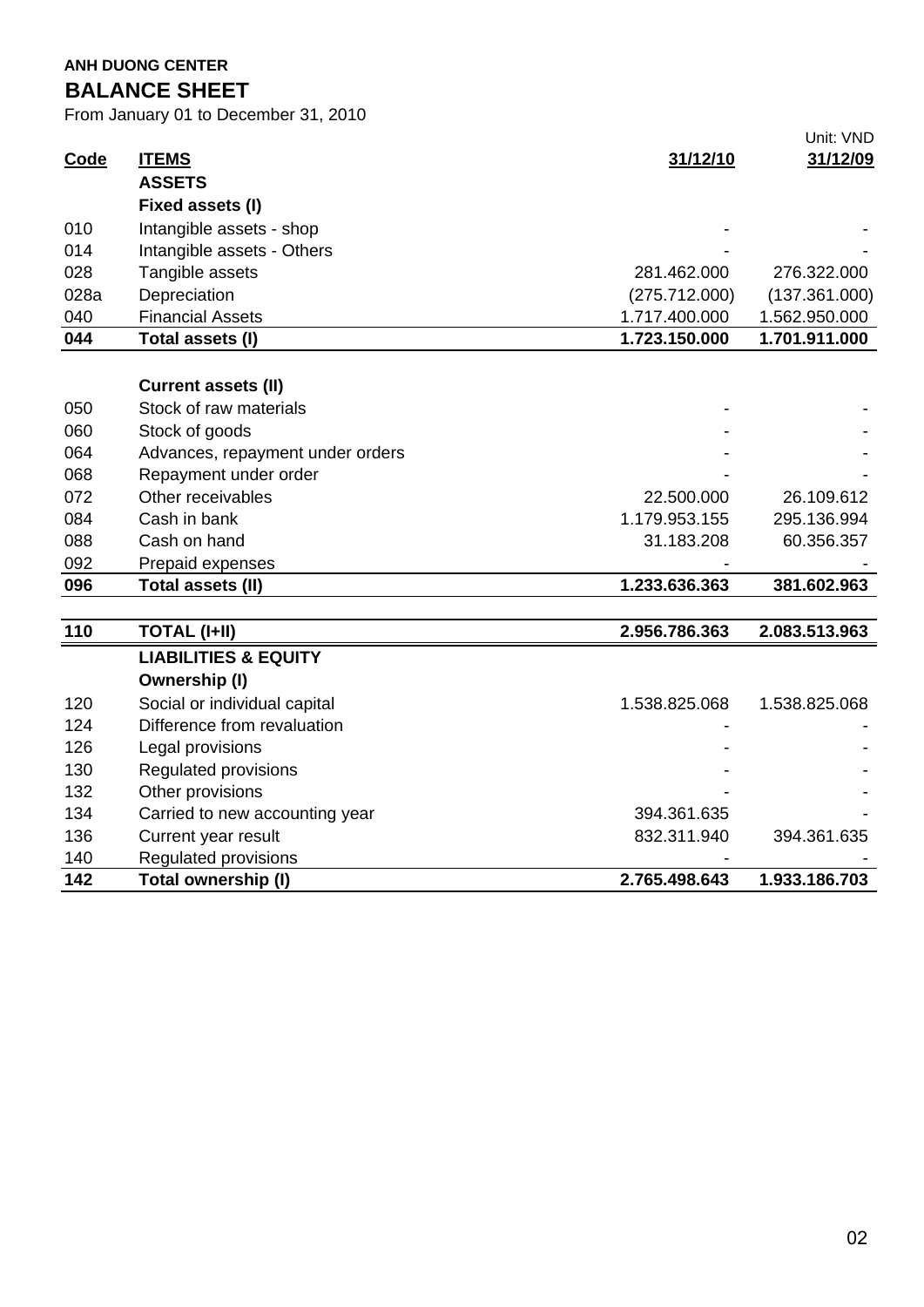# **ANH DUONG CENTER BALANCE SHEET**

From January 01 to December 31, 2010

| 180         | Total (I+II)                                   | 2.956.786.363 | 2.083.513.963 |
|-------------|------------------------------------------------|---------------|---------------|
|             |                                                |               |               |
| 176         | Total debts (II)                               | 191.287.720   | 150.327.260   |
| 174         | Prepaid profit                                 |               |               |
| 172         | Other debts                                    | 191.287.720   | 150.327.260   |
| 166         | Suppliers and related accounts                 |               |               |
| 164         | Advances and repayment under order in progress |               |               |
| 156         | Loan and debt                                  |               |               |
| 154         | Provision for risks and expenses               |               |               |
|             | Debts (II)                                     |               |               |
| <b>Code</b> | <b>ITEMS</b>                                   | 31/12/10      | 31/12/09      |
|             |                                                |               | Unit: VND     |

Long My, 31 December 2010 **DIRECTOR**

Tai Dai Thanh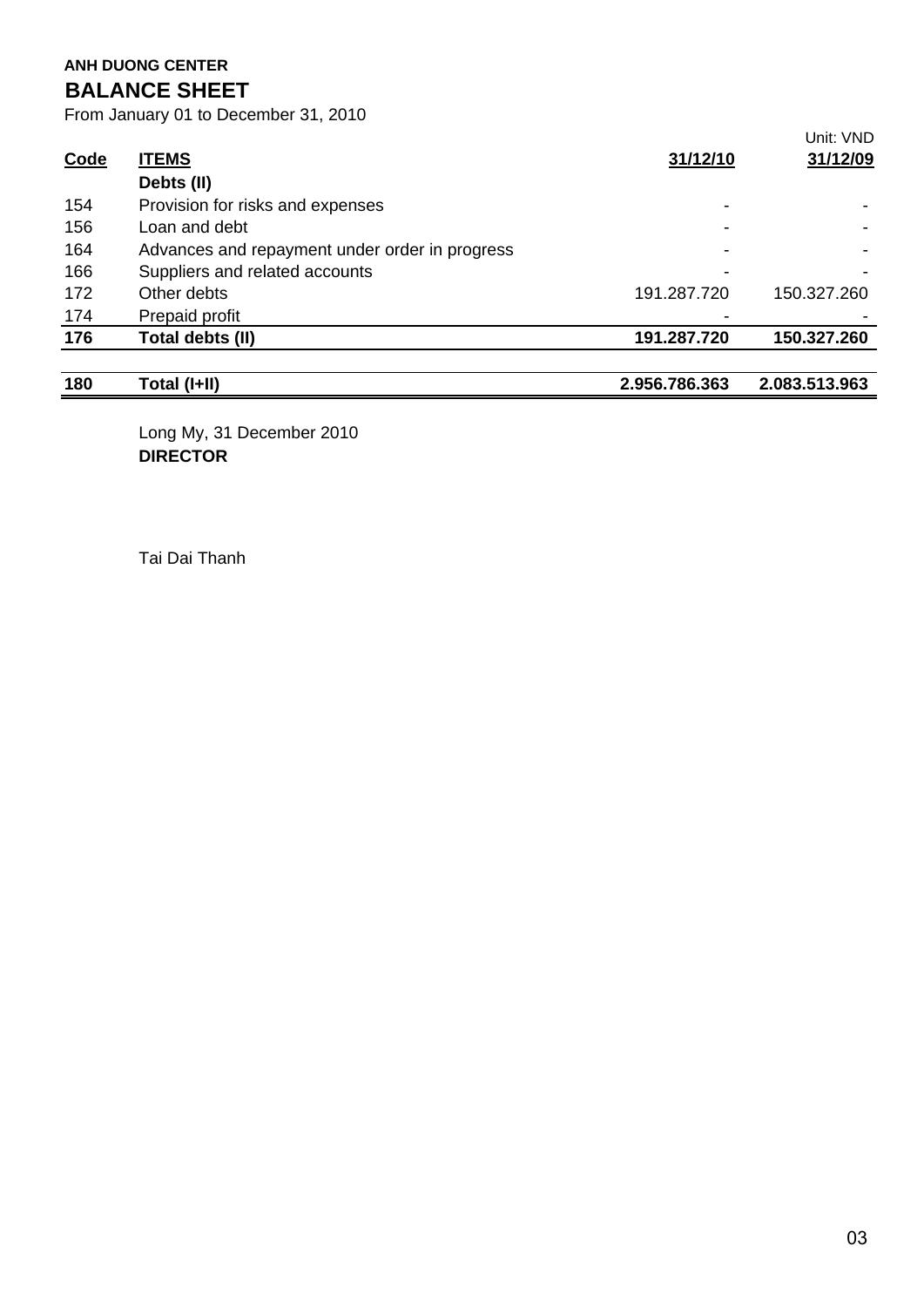### **ANH DUONG CENTER**

# **OPERATION RESULT**

From January 01 to December 31, 2010

|             |       |                                          | Unit: VND        |                  |
|-------------|-------|------------------------------------------|------------------|------------------|
| <b>Code</b> |       | <b>Description</b>                       | <b>Year 2010</b> | <b>Year 2009</b> |
|             |       | <b>INCOME</b>                            |                  |                  |
| 70          |       | Sale of product                          | 980.000          | 5.109.612        |
|             | 701   | Sales of product                         |                  | 5.109.612        |
|             | 703   | Sales of assets                          | 980.000          |                  |
| 71          |       | <b>Sales of services</b>                 |                  |                  |
| 72          |       | Difference in re-assessment of assets    |                  |                  |
| 74          |       | <b>Subsidy</b>                           | 4.837.629.200    | 4.065.329.120    |
|             | 741   | Subsidy from Sponsor                     | 4.826.211.700    | 4.062.779.120    |
|             | 778   | Other subsidy                            | 11.417.500       | 2.550.000        |
| 76          |       | <b>Financial profits</b>                 | 94.534.930       | 9.616.600        |
|             | 766   | Difference of exchange rate              | 81.884.228       |                  |
|             | 768   | Interest from bank                       | 11.434.902       | 9.616.600        |
|             | 768a  | Interest from credit activities          | 1.215.800        |                  |
|             |       | <b>Total of income</b>                   | 4.933.144.130    | 4.080.055.332    |
|             |       |                                          |                  |                  |
|             |       | <b>EXPENSES</b>                          |                  |                  |
| 60          |       | Purchase of material and provision       | 185.353.433      | 71.684.892       |
|             | 601   | Purchase of material                     |                  |                  |
|             | 601a  | Purchase of other material, fuel         | 173.891.803      | 59.586.500       |
|             | 606   | Purchase of energy                       | 11.461.630       | 12.098.392       |
| 61          |       | <b>External services purchase</b>        | 1.494.512.505    | 1.250.721.447    |
|             | 613   | Location                                 | 5.608.500        | 32.130.000       |
|             | 615   | <b>Reparation expenses</b>               | 161.594.910      | 131.385.100      |
|             | 617   | Training, stationary & research expenses | 1.267.850.095    | 1.015.024.347    |
|             | 618   | Other external services purchase         | 59.459.000       | 72.182.000       |
| 62          |       | Other moving & services                  | 51.181.092       | 94.612.078       |
| 64          |       | <b>Staff expenses</b>                    | 1.059.794.160    | 908.814.280      |
| 65          |       | Other management expenses                |                  |                  |
| <b>66a</b>  |       | <b>Financial expenses</b>                |                  |                  |
| 69          |       | Difference of exchange rate expenses     |                  |                  |
| 66b         |       | <b>Liquidation of Fixed Assets</b>       | 360.000          |                  |
| 68          |       | <b>Depreciations</b>                     | 140.731.000      | 138.161.000      |
| 67          |       | <b>Special expenses</b>                  | 1.168.900.000    | 1.221.700.000    |
|             |       | <b>Total of expenses</b>                 | 4.100.832.190    | 3.685.693.697    |
|             |       |                                          |                  |                  |
|             |       | <b>RESULT OF OPERATION</b>               | 832.311.940      | 394.361.635      |
|             |       | Profit taxes                             |                  |                  |
|             |       | <b>PROFITS / LOSS</b>                    | 832.311.940      | 394.361.635      |
|             | $(*)$ | Total of code 602, 605                   |                  |                  |
|             |       | Long My, 31 December 2010                |                  |                  |

**DIRECTOR**

Tai Dai Thanh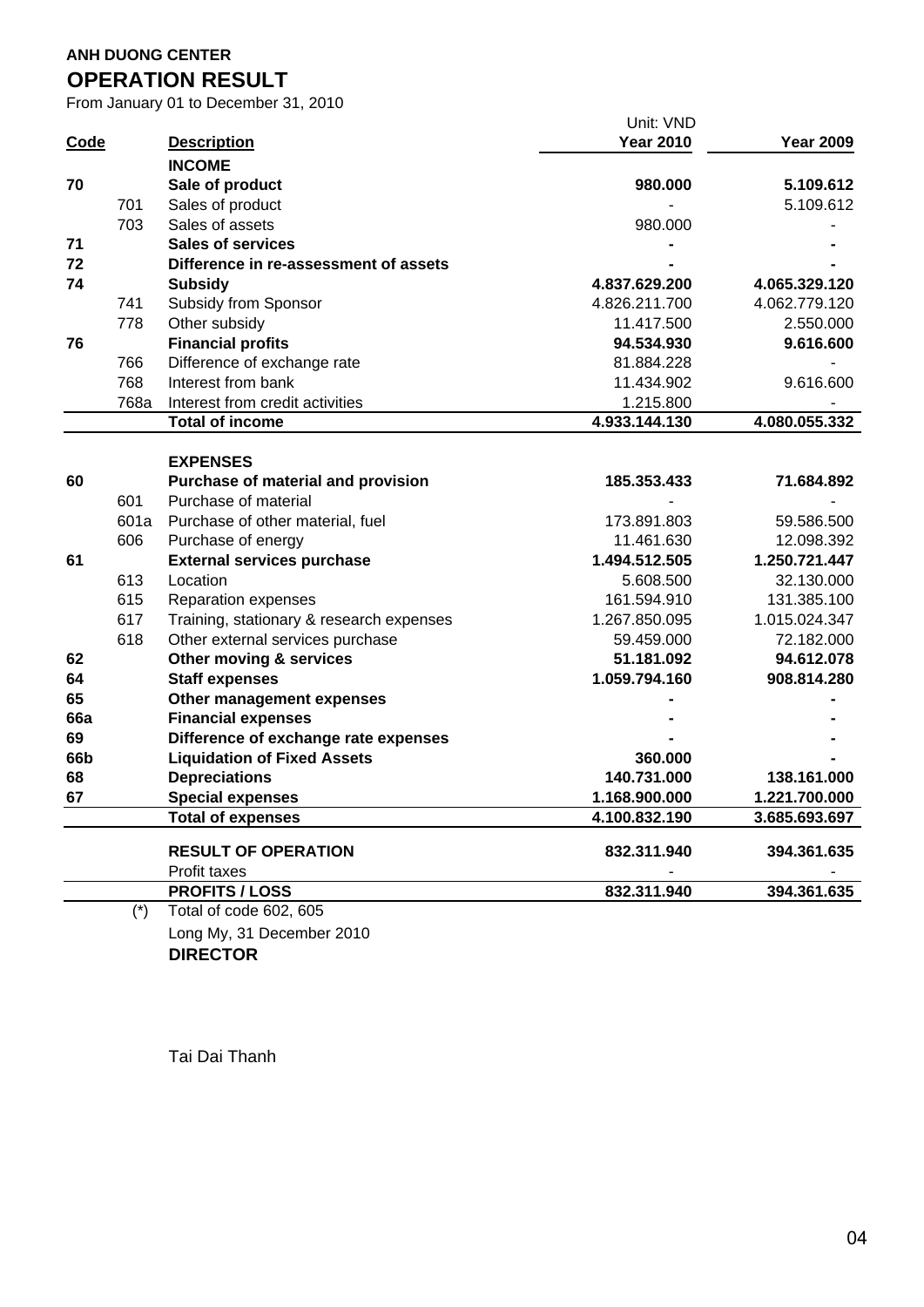

# **LIÊN HIỆP CÁC HỘI KHOA HỌC & KỸ THUẬT TỈNH HẬU GIANG TRUNG TÂM HỖ TRỢ VÀ PHÁT TRIỂN CỘNG ĐỒNG ÁNH DƯƠNG**

CMT8-Long My ĐT/Fax:(0711 3871869Email:anhduong.longmy@gmail.com www.anhduonghg.org \* \* \* \* \* \* \* \* \* \* \* \* \* \* \* \* \* \* \* \* \* \* \* \* \* \* \* \* \* \* \* \* \* \* \* \* \* \* \* \* \*

# **NOTES OF FINANCIAL STATEMENT From 01/01/2010 t o 3 1/12/2010**

# **1. Organization characteristics**

**Structure of ownership**: Anh Dương Center for community support and development (Anh Duong Center in short) is a local non-profit organization, directly under The Union of Science and Technology Associations of Hau Giang province according to decision No.16 QĐ/LHH dated 30/09/2008.

**Scope of operation**: consultancy, training, support and community development in rural areas.

**Place of operation:** Hau Giang province.

### **2. Forms of filling:**

Using accounting software of WBILAN of COTE QUESTE-FRANCE to record all accounting transactions and check the use of funds received from donors as stipulated in the Decision No.16 QĐ/LHH dated 30/09/2008.

#### **3. Financial indicators:**

The below financial indicators have been performed in Hau Giang province:

## **3.1 Operating assets**

Assets include all working equipments whose values are over 1.000.000 VND**.** Certain obsolete and useless assets are liquidated this year and others are allocated to depreciation.

|                            |                             |            |                   | Unit:VND              |
|----------------------------|-----------------------------|------------|-------------------|-----------------------|
|                            | <b>Beginning</b><br>balance | Increasing | <b>Decreasing</b> | <b>Ending balance</b> |
| <b>Assets and tools</b>    | 276.322.000                 | 9.900.000  | 4.760.000         | 281.462.000           |
| At Anh Duong office        | 102.912.000                 |            | 4.760.000         | 98.152.000            |
| <b>At Computer Centers</b> | 173.410.000                 | 9.900.000  |                   | 183.310.000           |

## **3.2. Depreciation**

In the past, no depreciation was applied on the fixed assets and tools. Therefore, their values are the original values and the capital remains unchanged. In fact, the capital value should be decreased correlative to the amortization of fixed assets and tools. To reflect the real value of assets, with the agreement of the Executive committee, Anh Duong decides to apply 50% of depreciation on the value of the fixed assets. The total amount of depreciation is 140.731.000 VND.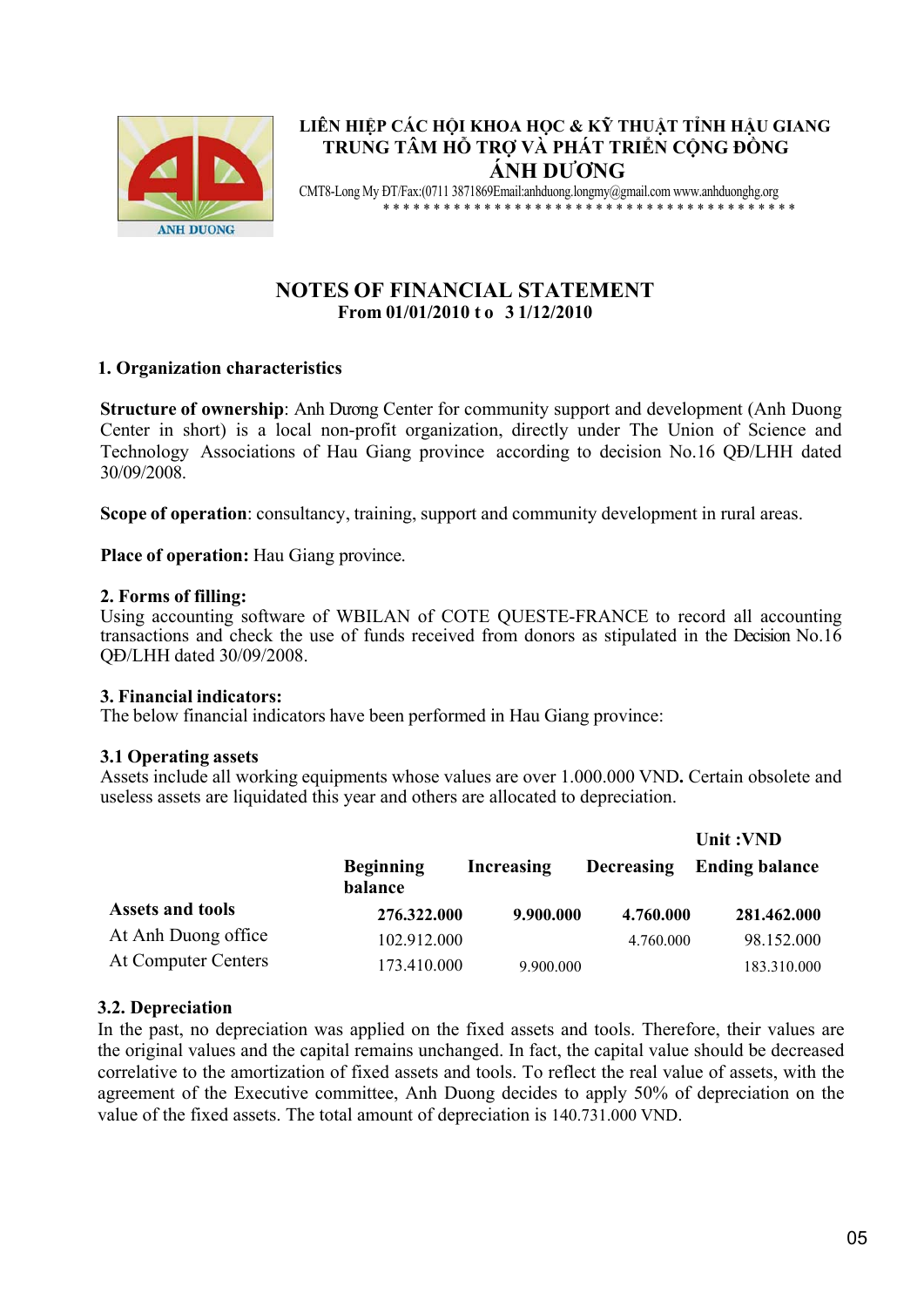### **3.3 Employee status**

|                                         | <b>Year 2010</b> | <b>Year 2009</b> |
|-----------------------------------------|------------------|------------------|
| Total number of employees               |                  |                  |
| Total salary                            | 780.541.000      | 674.402.000      |
| Monthly average salary per person (VND) | 3.252.254        | 2.957.903        |

The policy of annual salary increase is unchanged. From 7/2009, Anh Duong has registered the social insurance to all employees.

Anh Duong has a policy to allow employees to borrow money from social insurance fund (not exceeding 70% of their social insurance), monthly paid by installments. The total advance of employees as of 31/12/2010 is 22.500.000 VND

#### **3.4 Credit operation**

Groups carry out loan operation. The credit loan granted to economic support has increased up to 4.000.000 VND without interest and granted loan with 1% monthly interest which have borrowed money at the 6th revolution (except for special situations) . Besides, in job creation program, the project continues to lend money to individuals up to 15.000.000 VND to support them to pay salary to the poor workers or purchase materials with the monthly interest 1%. In 2010, the project focuses on the credit loan program without interest supporting the poor households in raising livestocks, cultivation or small trading. The project has also granted a loan in kind to 12 poor households having special conditions (2 cows/per household) with a total amount 48.000.000 VND

The credit status is as follows:

### **3.4.1 Supplying credit (Unit: VND):**

|                      | <b>Total</b>  | Economic program | Social program |
|----------------------|---------------|------------------|----------------|
| At 31/12/2010        | 1.717.400.000 | 1.717.400.000    |                |
| a) Special loan :    | 90.000.000    | 90.000.000       |                |
| - Job creation       | 42.000.000    | 42,000,000       |                |
| - Raising cows       | 48,000,000    | 48,000,000       |                |
| b) Poor households : | 1.627.400.000 | 1.627.400.000    |                |

**3.4.2** Income from credit operation in the year 2010: None

#### **3.5 Operating expenses:**

In 2010, Ánh Dương performed all the activities of the project with the following expenses:

| <b>Items</b>                                         |             | <b>Amount (VND)</b> |
|------------------------------------------------------|-------------|---------------------|
| 1. Cost of materials:                                |             | 79.915.550          |
| 1.1 Cost of handicrafts                              | 79.915.550  |                     |
| 2. Cost of other materials, tools                    |             | 93.976.253          |
| 2.1 Stationery                                       | 5.629.750   |                     |
| 2.2 Equipment and tools                              | 42.631.500  |                     |
| 2.3 Schools computer expenses                        | 45.715.003  |                     |
| 3. Energy expenses :                                 |             | 11.461.630          |
| 3.1 Gas, electricity, water                          | 11.461.630  |                     |
| 4. Location expenses :                               |             | 5.608.500           |
| 4.1 Rental, office supplies                          | 5.608.500   |                     |
| 5. Repairs & petrol expenses :                       |             | 161.594.910         |
| 5.1 Repair motorbike, gasoline for staffs in mission | 161.594.910 |                     |
| 6. Training & tools, stationery expenses             |             | 2.632.320.095       |
| 6.1 Non smoking day 31/5                             | 20.420.000  |                     |
| 6.2 Training to local village workers                | 17.625.000  |                     |